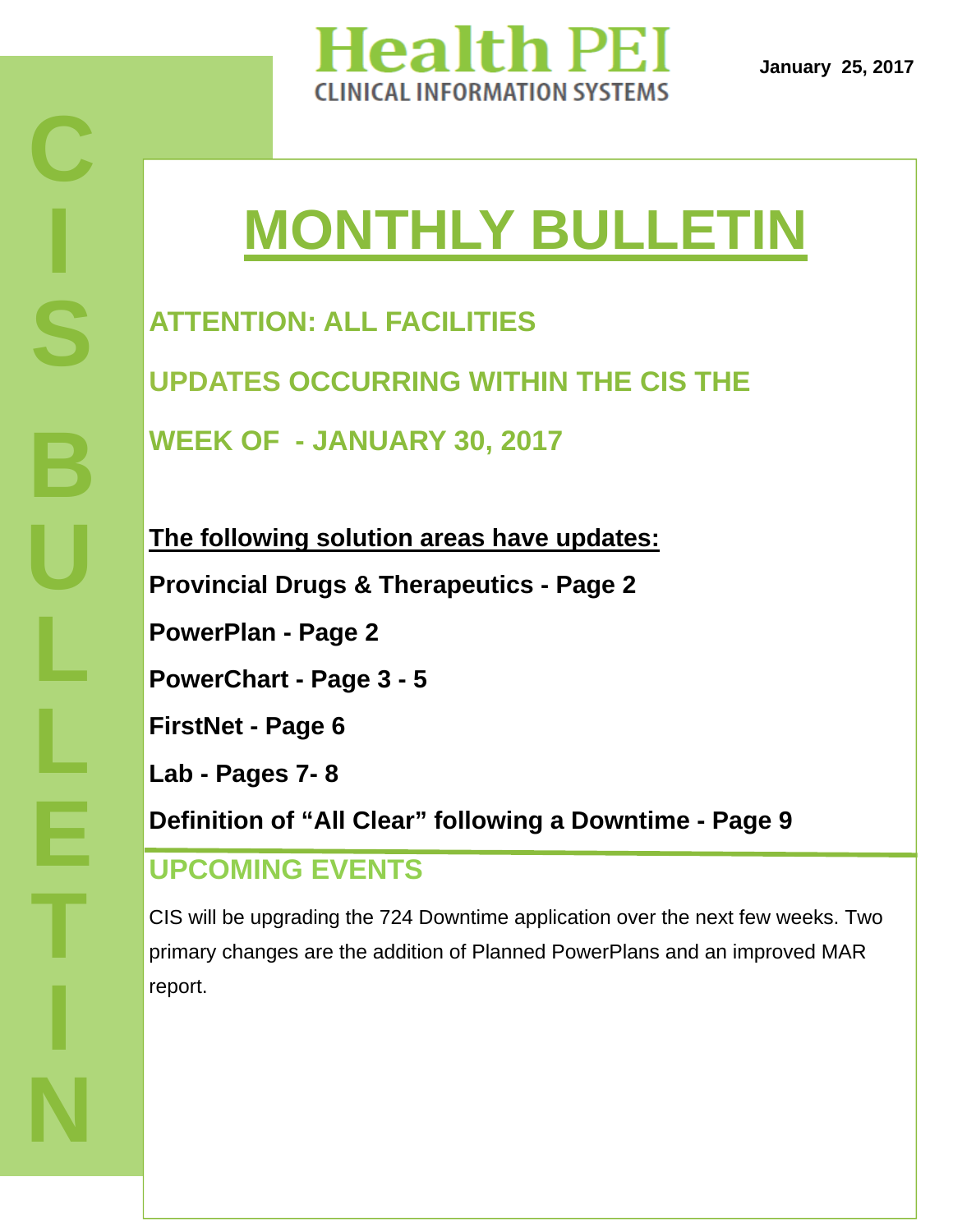

## **Provincial Drugs & Therapeutics (PD&T) Updates:**

As per **the attached PD&T memo**, docusate is being deleted from the Health PEI Hospital Drug Formulary, effective January 23, 2017. Docusate orders will also be removed from all Health PEI order sets.

### **PowerPlan Updates:**

#### **For QEH Ortho Post-Op only:**

The Ortho Post-Op PowerPlans will now contain Dressing Change orders that will directly task the nurse when the change is due (instead of the Total Joint Mepilex Protocol that did not fire a task). An additional 3rd dressing change order has also been added to the PowerPlans for instances where the Mepilex/ Prevena dressings are applied in the O.R.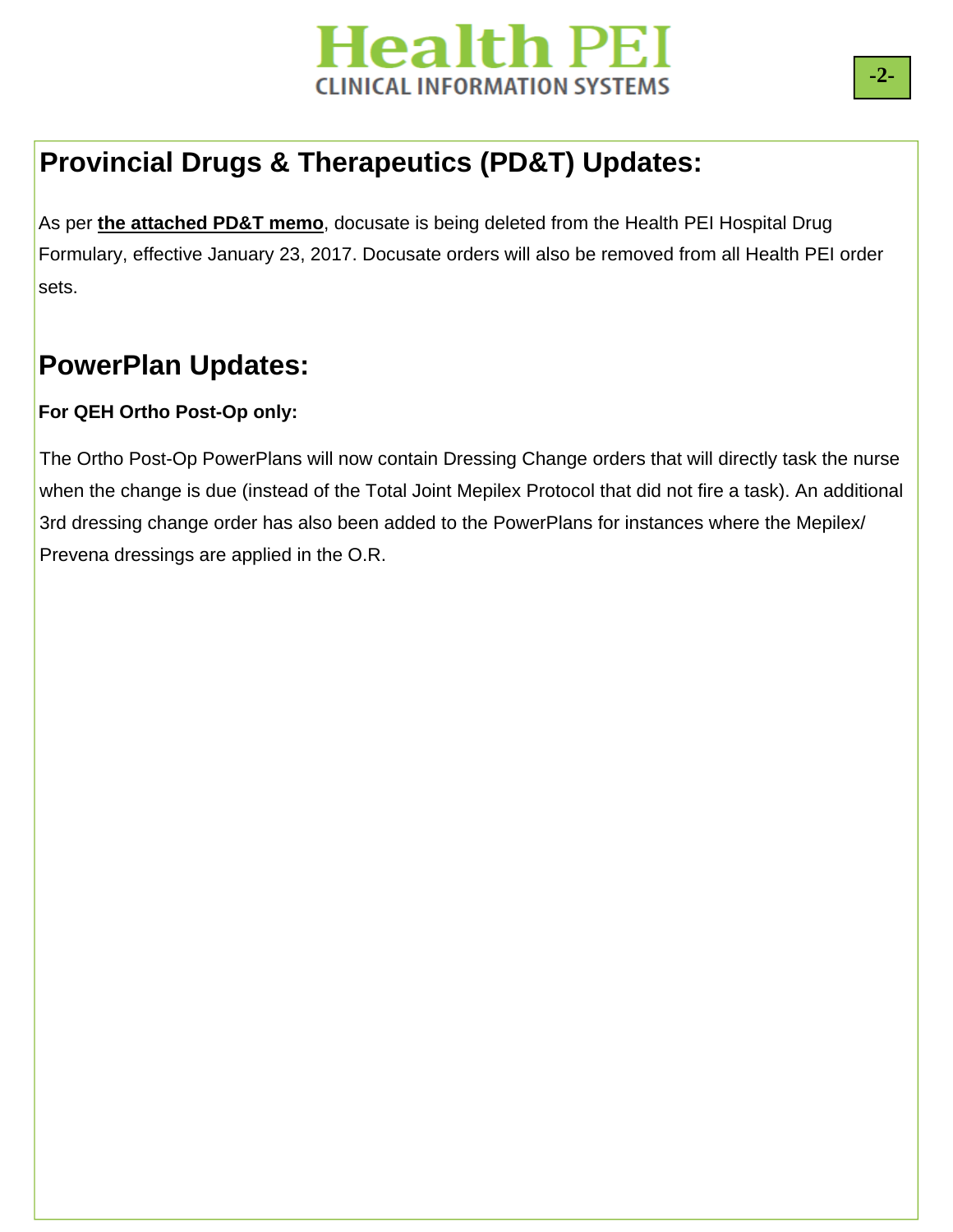### **Powerchart Updates:**

### **Update to Telebrix Order:**

When Telebrix is ordered as part of a powerplan (or as part of a careset/single order), **and Staff have received the appointment information, they will now be able to right click and modify the order to**  add a frequency of "once" and modify the date appropriately. This will create a scheduled task on the MAR. Previous workflow was to cancel R/O the med.

### **Revision to Education Topics - Generic form:**

Additional education tops for VRE, C. Diff and MRSA have been added to the Generic Education form.

### **QEH Surgical Suite - Medications & Tasks Charted During A Downtime:**

 The administration of medication and tasks for Day Surgery patients will be charted on the Day Surgery form (Q 46-04)

 The administration of medication and tasks for patients being admitted will be on a Nursing Notes form.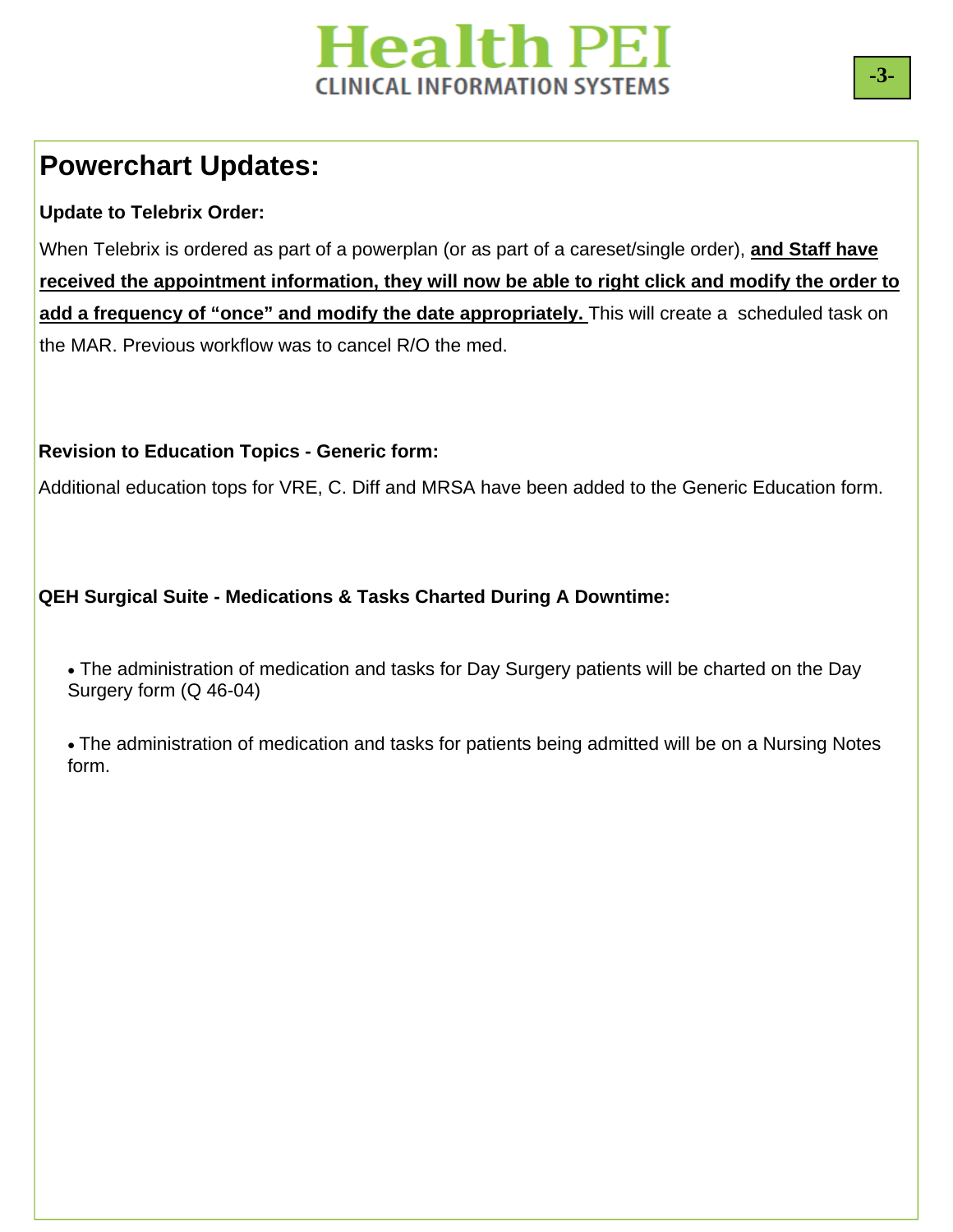

### **Powerchart Updates: (continued)**

**MPTL:** Users of the MPTL will now be expected to declare a relationship prior to signing off a task.

| 1004996<br>Departmental Firm                                                                                                              |                                                              |
|-------------------------------------------------------------------------------------------------------------------------------------------|--------------------------------------------------------------|
| Conserts 201 Decumerizion 100                                                                                                             |                                                              |
|                                                                                                                                           |                                                              |
| Task retrieval completed<br>Tax Rey Text<br><b>Bill All Pariarris</b><br><b>Jums</b><br><b>IT Neme</b>                                    | Tell Salus Schedulet 26Tre Tell Decretion<br>Civiles Datable |
| ++ (22 1917, PATENT THETSIN (010) REFAILER CH / L20 / E Panding   [2017-ten-20   1026 Consult Registery Therapy<br><b>EL 22 YELY, PAY</b> | <b>Bouline, Check Assessment, Tradition</b>                  |
|                                                                                                                                           |                                                              |
|                                                                                                                                           |                                                              |
|                                                                                                                                           | <b>BCA</b><br><b>Service Color</b>                           |
|                                                                                                                                           | For Patient 22 TEST PATENT THRTEEN                           |
|                                                                                                                                           | <b>Relationships:</b>                                        |
|                                                                                                                                           | <b>Futnessey Function Tech</b>                               |
|                                                                                                                                           | Regionery Therapiet<br><b>Student Farginatory Therapid</b>   |
|                                                                                                                                           |                                                              |
|                                                                                                                                           |                                                              |
|                                                                                                                                           |                                                              |
|                                                                                                                                           |                                                              |
|                                                                                                                                           |                                                              |
|                                                                                                                                           |                                                              |
|                                                                                                                                           | $\mathbb{R}$ . Coup                                          |

**New MAR setting:** To improve MAR loading, the last administration look back time has now been set to look back **31 days** for the prior administration of **any** medication on the MAR.

Prior to making this change, when loading the MAR, it would be looking for the last administration time **since admission.** 

You will now see the following:

| <b>PRN</b>                                                                                                                                            |                                        |
|-------------------------------------------------------------------------------------------------------------------------------------------------------|----------------------------------------|
| <b>PRN</b><br>acetaminophen (Tylenol Plain)<br>650 mg, Oral, Tab, q4h interval, PRN for Pain or Fever, Start: 2014-Mar-06 15:34<br>**Request Refill** | 650 mg<br>Not given within 31<br>days. |
| acetaminophen                                                                                                                                         |                                        |
| <b>Primary Pain Intensity</b>                                                                                                                         |                                        |

If a medication was given more than 31 days ago and you need to know when the last administration time was, right click on the medication in question > select **Order Info > Results**.

| 650 mg<br>Not given within 31<br>days. |            |  |
|----------------------------------------|------------|--|
|                                        | Order Info |  |

This will display the administration information.

| <b>Details</b> | Additional Info                     | History | Comments Validation |                                                      | <b>Results</b> |
|----------------|-------------------------------------|---------|---------------------|------------------------------------------------------|----------------|
|                | <b>Order Activity Flowsheet</b>     |         | 16 17:32            | 2015-Sep- 2015-Sep- 2015-Nov- 2<br>16 19:30 12 15:15 |                |
|                | acetaminophen 325 mg Tab            |         |                     |                                                      |                |
|                | acetaminophen                       |         | * 650 mg            |                                                      | * 650 mg       |
|                | <b>PRN Response Form</b>            |         |                     | <b>PRN Respo</b>                                     |                |
|                | <b>PRN Medication Effectiveness</b> |         |                     | * Yes                                                |                |
|                | PRN Response - Text                 |         |                     | <b>PRN Respo</b>                                     |                |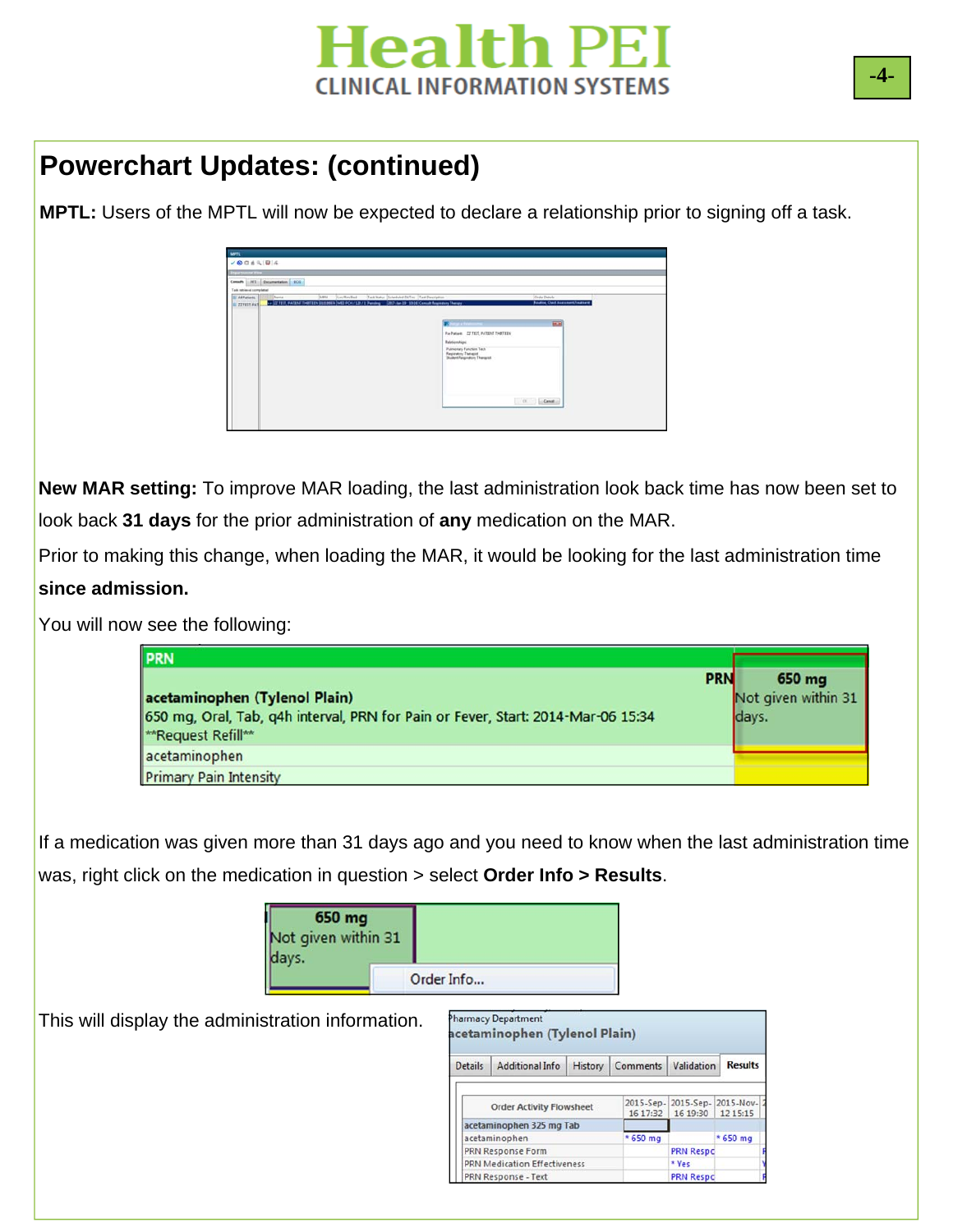## **Powerchart Updates: (continued)**

**New Consult order for Infectious Diseases:** To consult Dr. German (Infectious Diseases Consultant for PEI) please select the **Consult Infectious Diseases** order located in the Consults folder. This order will print directly to his office, however Physicians are reminded to still contact him directly to notify him of the consult request **as per current process**.

| Consult Ambulatory Care - PCH<br>Consult Child Life Specialist<br>Consult Dietitian<br>Consult ECT Coordinator<br>Consult Entercolornal Therapy Nurse re Continence<br>Consult Enterodomal Therapy Nursa re Ozlomy<br>Consult Enterceitomal Therapy Numir re Wound<br>Consult Geriatric Program (paper res required)<br>Consult Home Care Lisison<br><b>Consult Infectious Diseases</b> | Consult Infection Control Practitioner<br>Consult Lactation Consultant<br>Consult Mental Health Crisis (ED priv)<br>Consult Occupational Therapy<br>Consult Orthotics<br>Consult OT/PT Neonatal Peds<br>Consult OT Mental Health<br>Consult Phenriculat<br>Consult Physician<br>Consult Physiotherapy |                                          | <b>D</b> Consult PICC Nurse<br>Consult Fresthetics<br>Consult Psychology<br>Consult Respiratory Therapy<br>Consult RT re Nicotine Replacement Therapy<br>Consult Social Work<br>Consult Speech Language Pathology<br>Concult Spiritual-Pastorel Care<br>Coroult TLR Coordinator<br>Caloria Count | Home Oxygen Assessment<br>Jopatient Referral to Integrated Palliative Care Program<br>Lung Volume Recruitment<br>Tracheostomy Tube Change |                |
|-----------------------------------------------------------------------------------------------------------------------------------------------------------------------------------------------------------------------------------------------------------------------------------------------------------------------------------------------------------------------------------------|-------------------------------------------------------------------------------------------------------------------------------------------------------------------------------------------------------------------------------------------------------------------------------------------------------|------------------------------------------|--------------------------------------------------------------------------------------------------------------------------------------------------------------------------------------------------------------------------------------------------------------------------------------------------|-------------------------------------------------------------------------------------------------------------------------------------------|----------------|
|                                                                                                                                                                                                                                                                                                                                                                                         |                                                                                                                                                                                                                                                                                                       |                                          |                                                                                                                                                                                                                                                                                                  |                                                                                                                                           |                |
|                                                                                                                                                                                                                                                                                                                                                                                         |                                                                                                                                                                                                                                                                                                       |                                          |                                                                                                                                                                                                                                                                                                  |                                                                                                                                           |                |
| Codes for Signature<br><b>TRANSING Consult Infectious Diseases</b>                                                                                                                                                                                                                                                                                                                      |                                                                                                                                                                                                                                                                                                       |                                          |                                                                                                                                                                                                                                                                                                  |                                                                                                                                           |                |
|                                                                                                                                                                                                                                                                                                                                                                                         |                                                                                                                                                                                                                                                                                                       |                                          |                                                                                                                                                                                                                                                                                                  |                                                                                                                                           |                |
|                                                                                                                                                                                                                                                                                                                                                                                         | ٠                                                                                                                                                                                                                                                                                                     | Other consult reason/background:         |                                                                                                                                                                                                                                                                                                  | "Type of consult:                                                                                                                         | $\overline{ }$ |
| <b>190 Details</b>   Drale Commerts<br>中世上 41<br>*Infectious Diseases consult reason:<br><b>Priority: Urgent</b>                                                                                                                                                                                                                                                                        | w.                                                                                                                                                                                                                                                                                                    | Consultant Verbally Aware: C. Yes. C. No |                                                                                                                                                                                                                                                                                                  | ET Nursing involves C Ves C No.                                                                                                           |                |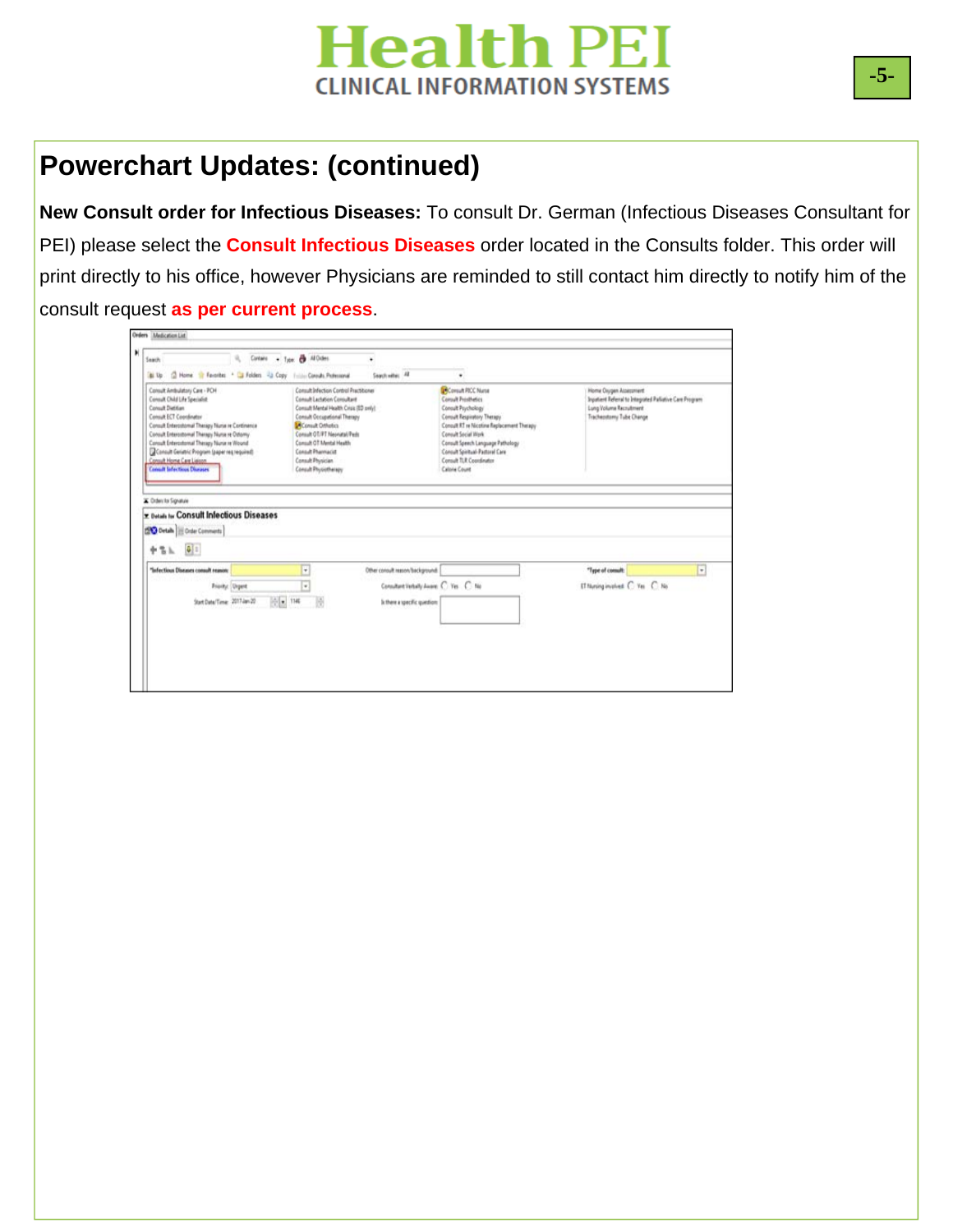### **FirstNet Updates:**

**PowerNote ED:** will now have **3 required fields** in order to sign the note. The fields include:

- Time seen
- Disposition
- Diagnosis

| X Abdominal pain                           | Arial                 | 12<br>$\overline{\phantom{a}}$<br>$\overline{\phantom{a}}$                   |
|--------------------------------------------|-----------------------|------------------------------------------------------------------------------|
| <b>Basic Information</b><br>$\blacksquare$ |                       |                                                                              |
| <b>Email</b> Time seen                     |                       | <b>Basic Information <hide structure=""> <use b="" fre<=""></use></hide></b> |
| <b>History source</b>                      |                       |                                                                              |
| <b>Emilyal</b> mode                        | * Time seen           | Date & time=== $/$ D                                                         |
| - History limitation                       |                       |                                                                              |
| <b>Additional info.</b>                    | <b>History source</b> | Patient / Caretaker                                                          |
| <b>El</b> History of Present Illness       |                       |                                                                              |
| El Review of Systems                       |                       |                                                                              |
| El Health Status<br>✓                      | Arrival mode          | Private vehicle / Wa                                                         |
| El Past Medical/ Family/ Social History    |                       |                                                                              |
| El Physical Examination                    | History limitation    | None / Clinical cond                                                         |
| El Medical Decision Making                 |                       |                                                                              |
| 国 Reexamination/Reevaluation               |                       |                                                                              |
| El Procedure                               | Additional info.      | Patient's physician(s)                                                       |
| $\Box$ Impression and Plan                 |                       |                                                                              |
| - Abdominal Pain Impression                |                       | History of Present Illness <hide structure=""> <u< th=""></u<></hide>        |
| i Calls-Consults                           |                       | <b>Abdominal Pain</b>                                                        |
| <b>Employee Discharge plan</b>             |                       |                                                                              |
| Addendum<br>$+1$                           | Presents with >>      | Abdominal pain / Fl                                                          |

**COT (Complaint Oriented Triage):** This link will be accessible from the organizer in FirstNet for the nursing positions.



#### **Febrile Screening Tool:**

Questions 4 & 5 of this tool on the ED Triage Assessments is being updated to indicate travel **outside of Canada in the past 21 days,** as per the memo from the Chief Public Health Office (dated Nov 7, 2016).

> 4. Have you traveled outside of Canada within the last 21 days? 5. Have you had contact with an ill person that has traveled outside of Canada within the last 21 days?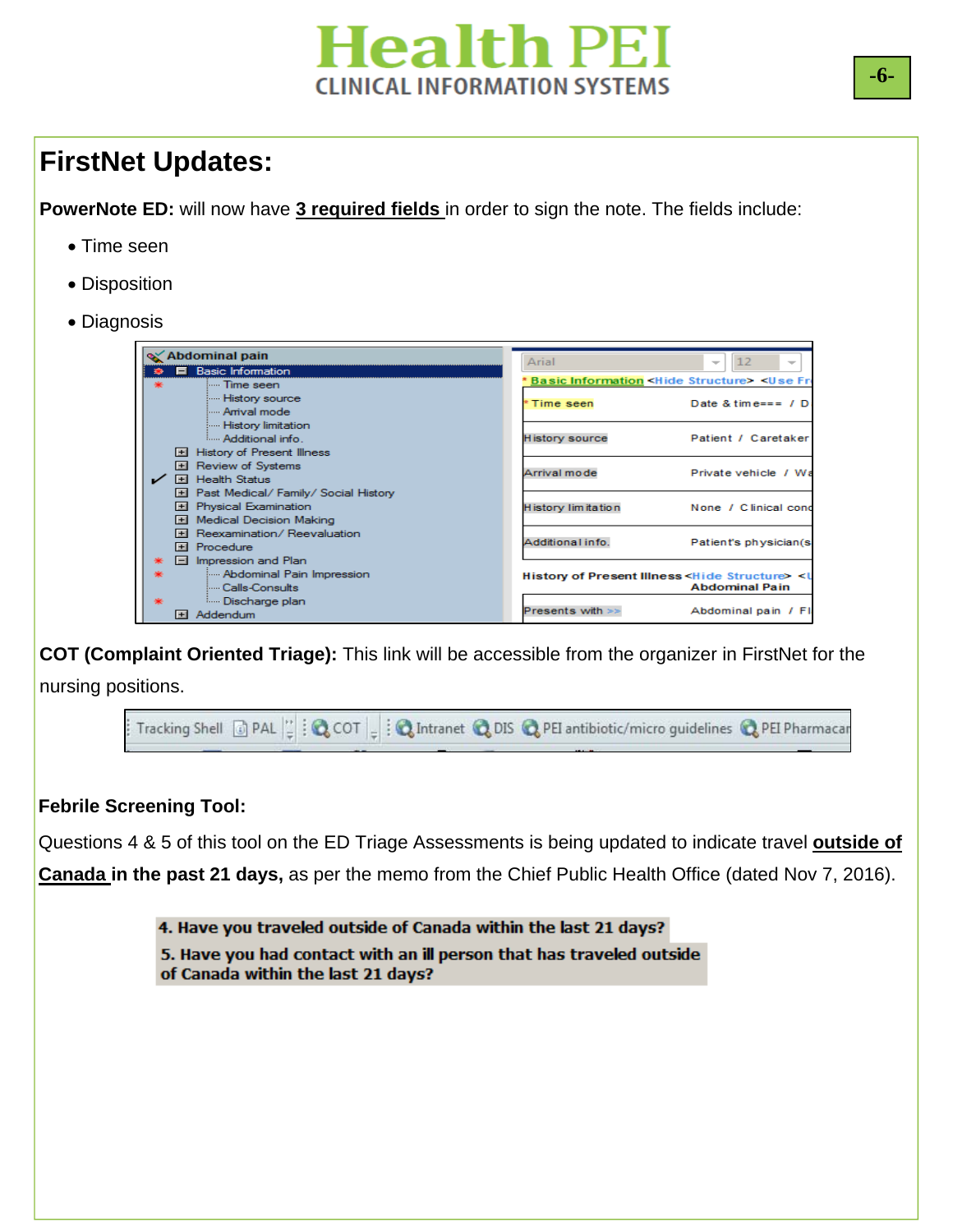## **Lab Updates:**

### **See Comment:**

For a variety of referred out lab tests, the **reference lab will send a report directly to the ordering clinician as opposed to the QEH Lab.** For those cases the result "**See Comment**" will display in PowerChart and on the hard copy report.

These tests will have a result comment containing the contact details of the reference lab. Please contact the reference lab noted on the report for all result inquiries, the QEH Lab Office **will not** have access to these results.

| Vitals | Lab                                      | Diagnostic Imaging    | Warfarin                   | Respiratory/COPD                                | <b>Shift Summary</b> |                                                                                          |                                                                 |
|--------|------------------------------------------|-----------------------|----------------------------|-------------------------------------------------|----------------------|------------------------------------------------------------------------------------------|-----------------------------------------------------------------|
|        |                                          | $\dddot{\phantom{0}}$ | Level:                     |                                                 |                      |                                                                                          | C List                                                          |
|        |                                          |                       |                            |                                                 |                      |                                                                                          | $\rightarrow$                                                   |
|        |                                          |                       |                            |                                                 |                      |                                                                                          |                                                                 |
|        |                                          |                       |                            |                                                 |                      |                                                                                          |                                                                 |
|        |                                          |                       |                            |                                                 |                      |                                                                                          |                                                                 |
|        | <b>Quick View</b><br>Special Chemistries |                       | <b>Special Chemistries</b> | <b>Quick View</b><br>Alpha Fetoprotein Maternal | <b>Quick View</b>    | 2017-Jan-14 07:34 - 2017-Jan-17 07:34 (Clinical Range)<br>2017-Jan-16 0<br>* See Comment | <b>PACU Documentation</b><br>O Table Group<br><b>Click here</b> |

| P Result Details - ZZTEST, NBF TWELVE - Maternal Screen                                                           | P Result Details - ZZTEST, NBF TWELVE - Maternal Screen<br>$\begin{array}{c c c c c c} \hline \multicolumn{3}{c }{\mathbf{C}} & \multicolumn{3}{c }{\mathbf{X}} \multicolumn{3}{c }{\mathbf{A}} \end{array}$ |
|-------------------------------------------------------------------------------------------------------------------|--------------------------------------------------------------------------------------------------------------------------------------------------------------------------------------------------------------|
| <b>Result History</b><br>Valid Until<br>Value<br>Valid From<br>2017-Jan-16 07:34<br><b>See Comment</b><br>Current | <b>Result History</b><br>Value<br>Valid From<br><b>Valid Until</b><br>2017-Jan-16 07:34<br>Current<br><b>See Comment</b>                                                                                     |
| <b>Click here</b>                                                                                                 |                                                                                                                                                                                                              |
| Result Specimen Comments Action List                                                                              | Result Specimen Comments Action List                                                                                                                                                                         |
| <b>AFP Maternal</b>                                                                                               | (Medium Importance) Interpretive Data by Test, PathNet Medical<br>1.1<br>Technologist, LAB on 2017-Jan-16 07:34                                                                                              |
| See Comment                                                                                                       | Final report will be distributed directly to the physicians office. For a copy of the report please<br>contact the QEII at 902-473-8858.                                                                     |
| Date/Time 2017-Jan-16 07:33                                                                                       |                                                                                                                                                                                                              |
| Contributor System PowerChart                                                                                     |                                                                                                                                                                                                              |
| Accession Number 000002017016000001                                                                               |                                                                                                                                                                                                              |
| Service Resource OEH Gen Chem                                                                                     |                                                                                                                                                                                                              |
| <b>Status Auth (Verified)</b>                                                                                     |                                                                                                                                                                                                              |
| Trend                                                                                                             |                                                                                                                                                                                                              |
| 808521971<br>Close<br>Print<br>Forward                                                                            | 808521971<br>Print<br>Close<br>Forward                                                                                                                                                                       |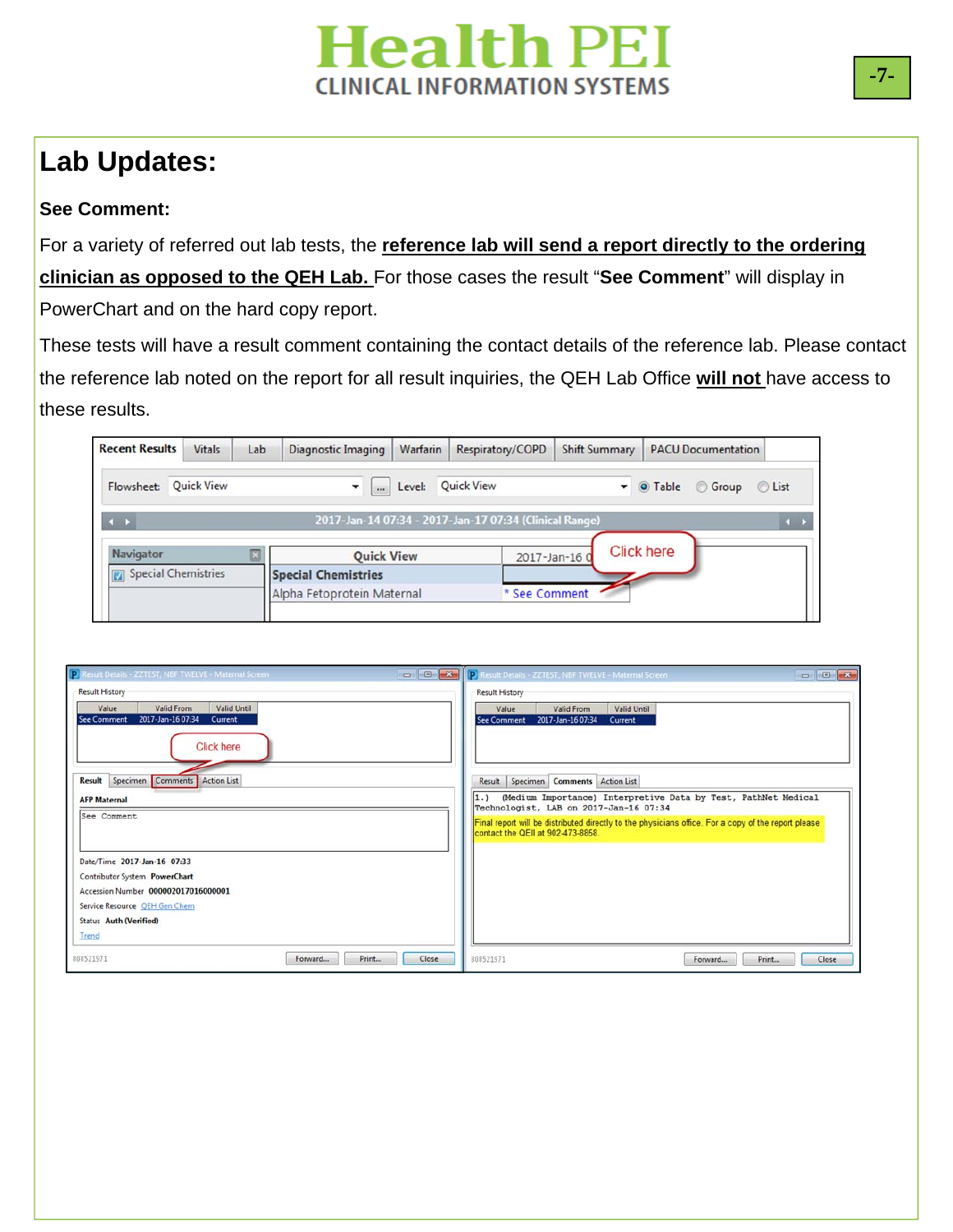## **Lab Updates: (Continued)**

### **Update to Influenzae PCR Order - QEH ONLY:**

#### Order Sentence **Order Details**

|        | <b>Influenzae PCR</b>                                                                     |
|--------|-------------------------------------------------------------------------------------------|
|        | <b>D</b> Order Sentences                                                                  |
|        | Order sentences for: Influenzae PCR                                                       |
| (None) |                                                                                           |
|        | NP Suction, Routine collect, Start: T;N, Jf RT to collect NP Suction specimen-Please page |
|        | Bronchial Washing, T:N. Routine collect                                                   |
|        | Nasopharyngeal Swab, Routine collect, Start: T;N                                          |
|        | Nasopharyngeal Swab/Throat, Routine collect, Start: T;N                                   |
|        | Sputum, T:N, Routine collect                                                              |
|        | Throat, Routine collect, Start: T:N                                                       |

| Body site:                                                                |  |
|---------------------------------------------------------------------------|--|
| *Collection priority: Routine                                             |  |
| Collected by:                                                             |  |
| Nurse collect: ( Yes C No                                                 |  |
| Special Instructions: IF RT to collect NP Suction<br>specimen-Please page |  |
|                                                                           |  |

#### Reference text

| Reference |                                                                                                                                                        |  |                                                                                                                             |
|-----------|--------------------------------------------------------------------------------------------------------------------------------------------------------|--|-----------------------------------------------------------------------------------------------------------------------------|
|           | Tribunciae PCR<br>C CareFlan information C Chart guide <b>@ Nusse preparation</b> C Patient education C Policy and procedures C Scheduling information |  |                                                                                                                             |
|           |                                                                                                                                                        |  | NP swab/Throat uses both swabs from the kit submitted in one tube of VTM (large swab for the throat; small swab for the NP) |
|           | QEH: Page Respiratory Therapist if RT is to collect the specimen.                                                                                      |  |                                                                                                                             |

### **Modified Order: Von Willebrand testing**

Currently orders can be placed individually:

| <b>P ZZTEST, TEST ELIZABETH - Add Order</b>                                                                                         |                                             |            |                                  |                                                    | $\begin{array}{c c c c c c} \hline \multicolumn{3}{c }{\mathbf{C}} & \multicolumn{3}{c }{\mathbf{X}} \end{array}$ |
|-------------------------------------------------------------------------------------------------------------------------------------|---------------------------------------------|------------|----------------------------------|----------------------------------------------------|-------------------------------------------------------------------------------------------------------------------|
| <b>ZZTEST, TEST ELIZABETH</b><br><b>Outpatient [2017-Jan-04 08:30]</b>                                                              | Age:4 years<br>DOB:2012-Apr-30              |            | <b>Sex:Male</b><br>MRN:000220033 | <b>Loc:LAB QEH</b><br>** Allergies Not Reco RESUS: | ARO:                                                                                                              |
| ۹<br>Starts with<br>Search: von w<br>d 会 · 口 中 Folder:<br>$\uparrow$                                                                | œ<br>$\cdot$<br>Type:<br>Search within: All | All Orders |                                  |                                                    |                                                                                                                   |
| Von Willebrand's Factor Activity<br>Von Willebrand's Factor Antigen<br>Von Willebrand Product Order QEH<br>Von Willebrand Transfuse |                                             |            |                                  |                                                    |                                                                                                                   |
|                                                                                                                                     |                                             |            |                                  | ZZTEST, TEST ELIZABETH - 000220033                 | Done                                                                                                              |

#### **New Order: Von Willebrand Panel:**

This order includes Von Willebrand Factor Activity, Von Willebrand Factor Antigen and Ristocetin

Cofactor. It will no longer be necessary to order each test individually.

| Search: VON                                                                                        | Starts with $\mathbf{v}$ Type: $\mathbf{f}$ All Orders |                    |
|----------------------------------------------------------------------------------------------------|--------------------------------------------------------|--------------------|
| <b>Example 10</b> Home <b>Reported Folders</b> Folders <b>Capacity</b> Copy Folder:                |                                                        | Search within: All |
| Von Willebrand Product Order PCH<br><b>Von Willebrand Panel</b><br><b>Von Willebrand Transfuse</b> |                                                        |                    |